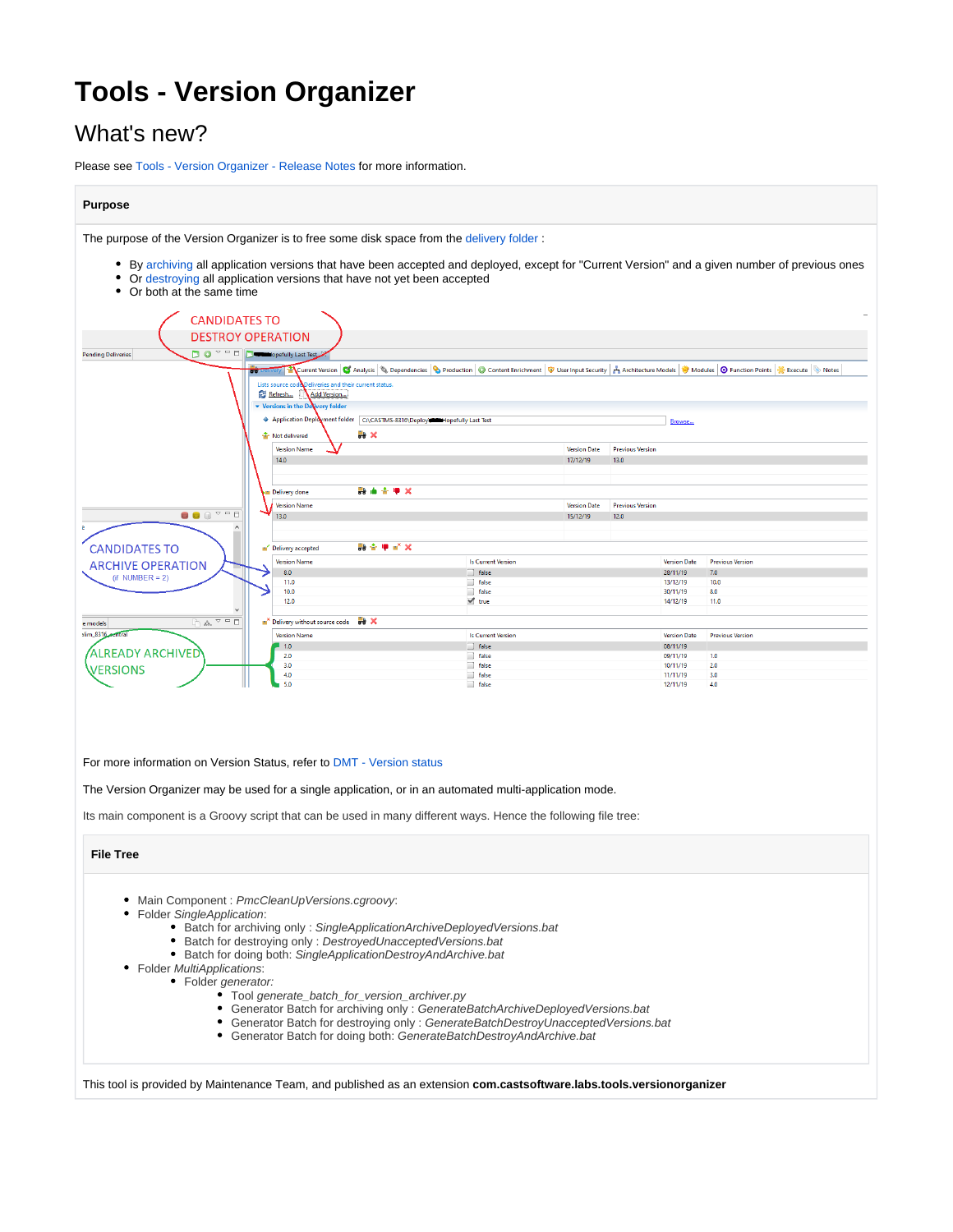| <b>Applicable in CAST Version</b> |           |  |  |  |  |  |  |
|-----------------------------------|-----------|--|--|--|--|--|--|
| Release                           | Yes/No    |  |  |  |  |  |  |
| 8.3.x                             | $\bullet$ |  |  |  |  |  |  |
| <b>Applicable RDBMS</b>           |           |  |  |  |  |  |  |
|                                   |           |  |  |  |  |  |  |

| <b>RDBMS</b>     | Yes/No |
|------------------|--------|
| CSS3             | ✓      |
| CSS <sub>2</sub> |        |
|                  |        |

# **Prerequisites**

Follow the below prerequisites before running the tool:

 $\circ$ 

CAST-AIP must be installed on the server where you launch the scripts.

#### **Delivery Folder**

The delivery folder should be accessible from the server where you launch the scripts.

**b**BACKUPS

Take a backup of the triplet before proceeding. Take a zip of the delivery folder before proceeding

# Single-Application Mode

If you mean to process one application only, configure one of the batch files in subfolder SingleApplication, depending on the operation you mean to run:

- SingleApplicationArchiveDeployedVersions.bat : Archive all versions that have been accepted and deployed, except for "Current Version" and a given number of previous ones
- SingleApplicationDestroyUnacceptedVersions.bat : Destroy all version that have not yet been accepted
- SingleApplicationDestroyAndArchive.bat : Both at the same time

## **Configuration**

The batch file must be configured with the following mandatory variables : FLATDIR, LOGDIR, CONNECTION\_PROFILE, APP\_NAME

There are optional variables : TEMPDIR, NUMBER

#### **Configuration - Single-Application Mode**

REM Mandatory set "FLATDIR=<CAST AIP Installation PATH>" set "LOGDIR=<Path to the log folder> set "CONNECTION\_PROFILE=<Connection Profile>" set "APP\_NAME=<Application Name>"

REM Optional set "TEMPDIR=%TEMP%" set NUMBER=2

FLATDIR must be set to the CAST Installation path LOGDIR must be set to the folder where the log file of the Main Component should be generated CONNECTION\_PROFILE must be set to the connection profile to the application APP\_NAME must be set to the application name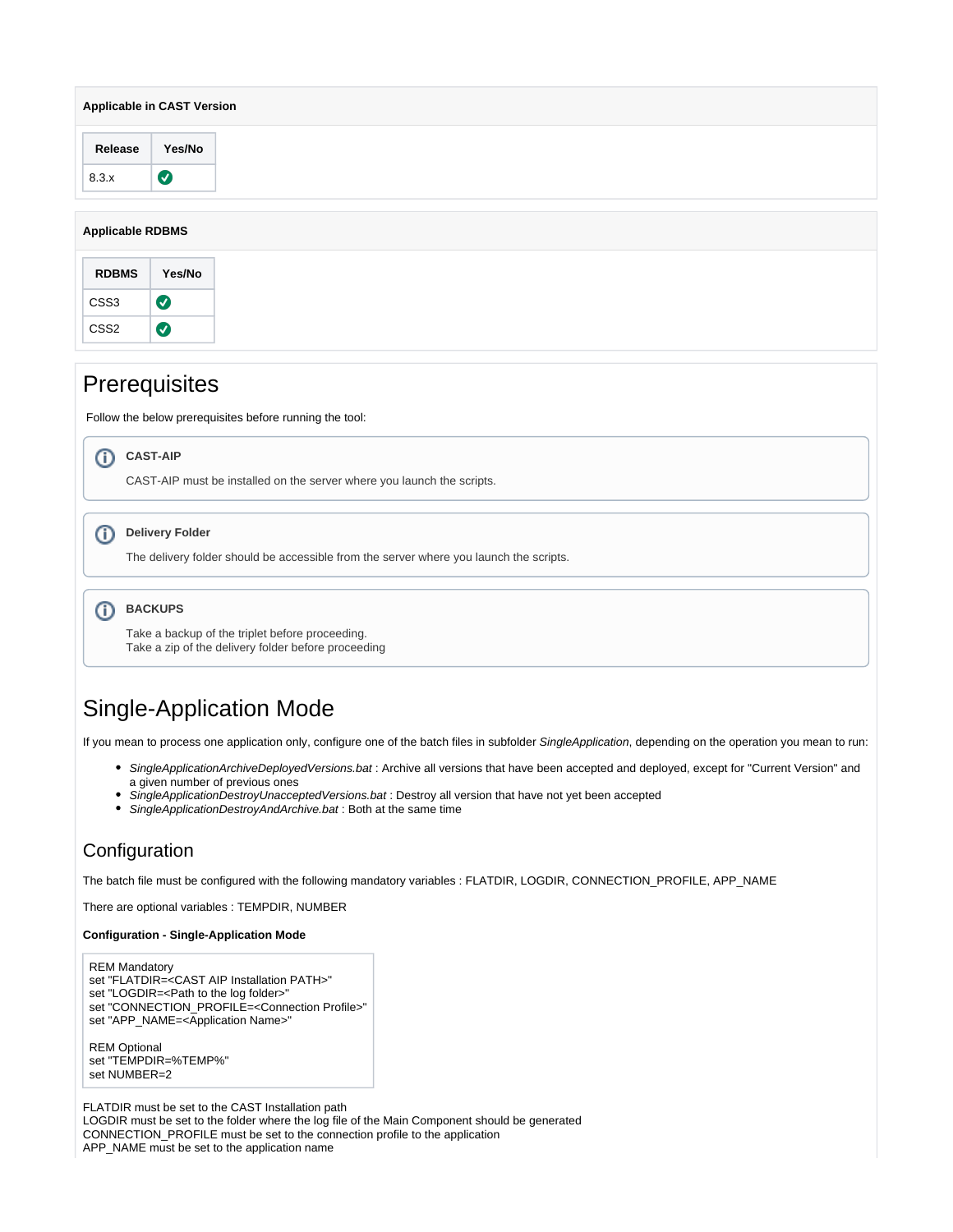TEMPDIR is a temporary folder. Your user must have read, write and execute rights on it. Default is %TEMP% NUMBER is the number of deployed versions to keep (including "Current Version"). Default is 2 (ie Current Version and its previous version)

### Simulate then execute

#### **Usage**

First launch the batch you have configured with no argument. It will run in Simulation mode, and write to the log file what it would do in Execution mode

#### **cmd**

C:\ProgramData\CAST\CAST\Extensions\com.castsoftware.versionorganizer.1.0.0\SingleApplication> SingleApplicationDestroyAndArchive.bat

#### **DestroyAndArchive-20191212174634.log**

Running action: Executes a groovy script

 Version Manager - version 1.0 Using CAST-AIP version 8.3.16

Script running in SIMULATION MODE

Application Hopefully Last Test found

 Keeping Current Version : 10.0 (dmtid:41917dd8-3424-40c0-9a22-a557239889f9) Keeping version 8.0 (dmtid:4dc4df21-c622-4161-ac4b-932d4b394960)

 Examining 9.0; entry = dmtid:c06763f3-1d6b-4c1b-b926-b5d9f00e1f0f Version 9.0 (dmtid:c06763f3-1d6b-4c1b-b926-b5d9f00e1f0f) is already purged

 Examining 7.0; entry = dmtid:4224e9f7-cef6-41d7-9464-74a7bebda7b6 Adding 7.0 (dmtid:4224e9f7-cef6-41d7-9464-74a7bebda7b6) to archive

 Examining 10.0; entry = dmtid:41917dd8-3424-40c0-9a22-a557239889f9 Version 10.0 (dmtid:41917dd8-3424-40c0-9a22-a557239889f9) must be kept

 Examining 8.0; entry = dmtid:4dc4df21-c622-4161-ac4b-932d4b394960 Version 8.0 (dmtid:4dc4df21-c622-4161-ac4b-932d4b394960) must be kept

 Simulation finished Saving document: Executes a groovy script

If you are satisfied with the simulation, then run the batch with argument **doit.** It will run in Execution mode.

#### **cmd**

C:\ProgramData\CAST\CAST\Extensions\com.castsoftware.versionorganizer.1.0.0\SingleApplication> SingleApplicationDestroyAndArchive.bat doit

**DestroyAndArchive-20191212175235.log**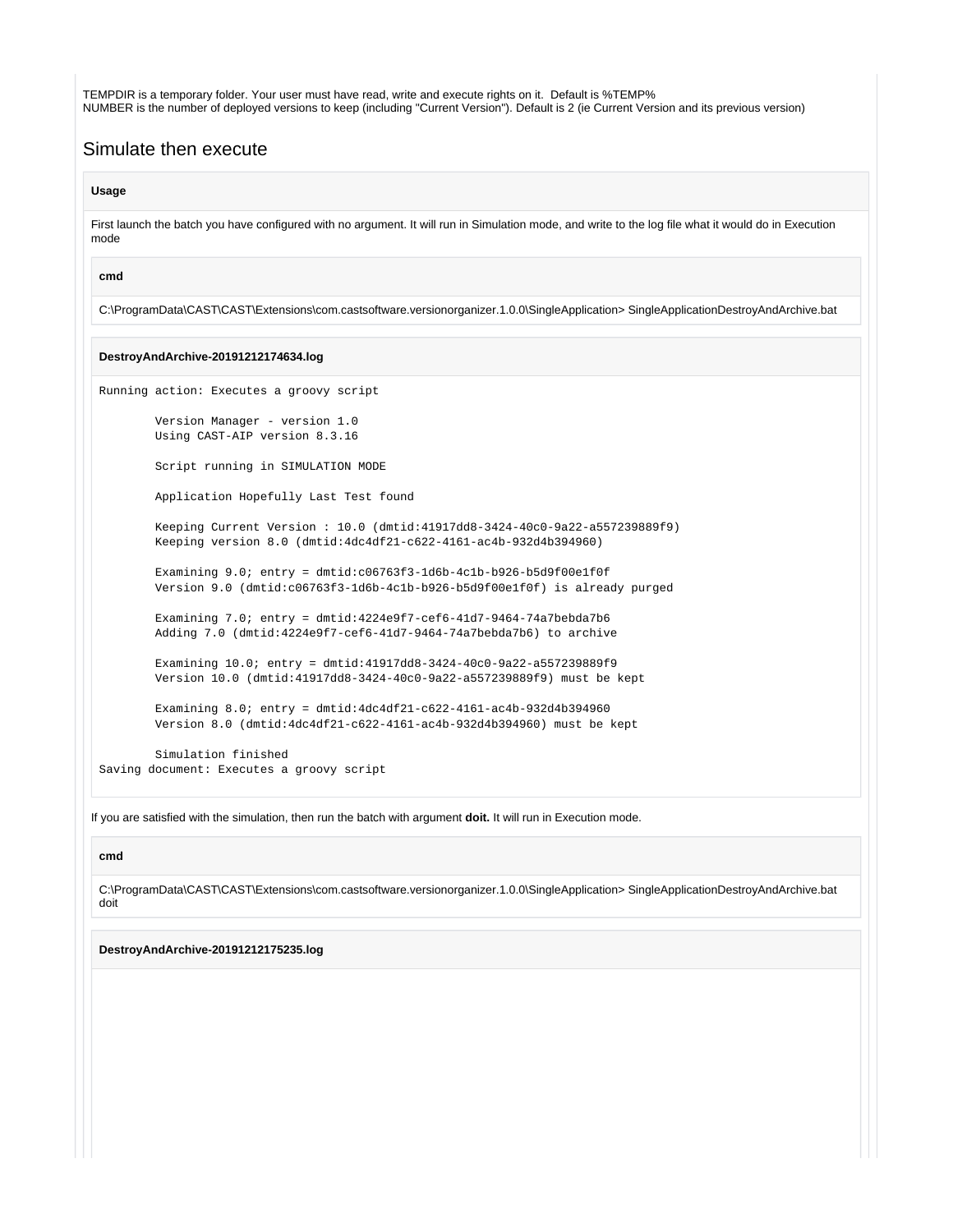```
Running action: Executes a groovy script
         Version Manager - version 1.0
         Using CAST-AIP version 8.3.16
         Script running in EXECUTION MODE
         Application Hopefully Last Test found
         Cleaning-up Management Base
         Done cleaning-up Management Base : removed 0 entries
         Keeping Current Version : 10.0 (dmtid:41917dd8-3424-40c0-9a22-a557239889f9)
         Keeping version 8.0 (dmtid:4dc4df21-c622-4161-ac4b-932d4b394960)
        Examining 9.0; entry = dmtid:c06763f3-1d6b-4c1b-b926-b5d9f00e1f0f
         Version 9.0 (dmtid:c06763f3-1d6b-4c1b-b926-b5d9f00e1f0f) is already purged
         Examining 7.0; entry = dmtid:4224e9f7-cef6-41d7-9464-74a7bebda7b6
         Adding 7.0 (dmtid:4224e9f7-cef6-41d7-9464-74a7bebda7b6) to archive
         Examining 8.0; entry = dmtid:4dc4df21-c622-4161-ac4b-932d4b394960
         Version 8.0 (dmtid:4dc4df21-c622-4161-ac4b-932d4b394960) must be kept
         Examining 10.0; entry = dmtid:41917dd8-3424-40c0-9a22-a557239889f9
         Version 10.0 (dmtid:41917dd8-3424-40c0-9a22-a557239889f9) must be kept
         Start processing...
         Archiving 7.0 (dmtid:4224e9f7-cef6-41d7-9464-74a7bebda7b6)
         starting Task Delete source code from Delivery
         Remaining iterations : 1
         Done !
Saving document: Executes a groovy script
Document saved: Executes a groovy script (Duration: 1829 ms)
Return value: 0
[ ... ]
Running action: Executes a groovy script
         Version Manager - version 1.0
         Using CAST-AIP version 8.3.16
         Script running in EXECUTION MODE
         Application Hopefully Last Test found
         Cleaning-up Management Base
         Done cleaning-up Management Base : removed 0 entries
         Keeping Current Version : 10.0 (dmtid:41917dd8-3424-40c0-9a22-a557239889f9)
         Keeping version 8.0 (dmtid:4dc4df21-c622-4161-ac4b-932d4b394960)
         Examining 7.0; entry = dmtid:4224e9f7-cef6-41d7-9464-74a7bebda7b6
         Version 7.0 (dmtid:4224e9f7-cef6-41d7-9464-74a7bebda7b6) is already purged
        Examining 9.0; entry = dmtid:c06763f3-1d6b-4c1b-b926-b5d9f00e1f0f
         Version 9.0 (dmtid:c06763f3-1d6b-4c1b-b926-b5d9f00e1f0f) is already purged
         Examining 8.0; entry = dmtid:4dc4df21-c622-4161-ac4b-932d4b394960
         Version 8.0 (dmtid:4dc4df21-c622-4161-ac4b-932d4b394960) must be kept
         Examining 10.0; entry = dmtid:41917dd8-3424-40c0-9a22-a557239889f9
         Version 10.0 (dmtid:41917dd8-3424-40c0-9a22-a557239889f9) must be kept
         Start processing...
         Final run
         Done !
Saving document: Executes a groovy script
Document saved: Executes a groovy script (Duration: 1829 ms)
Return value: 0
```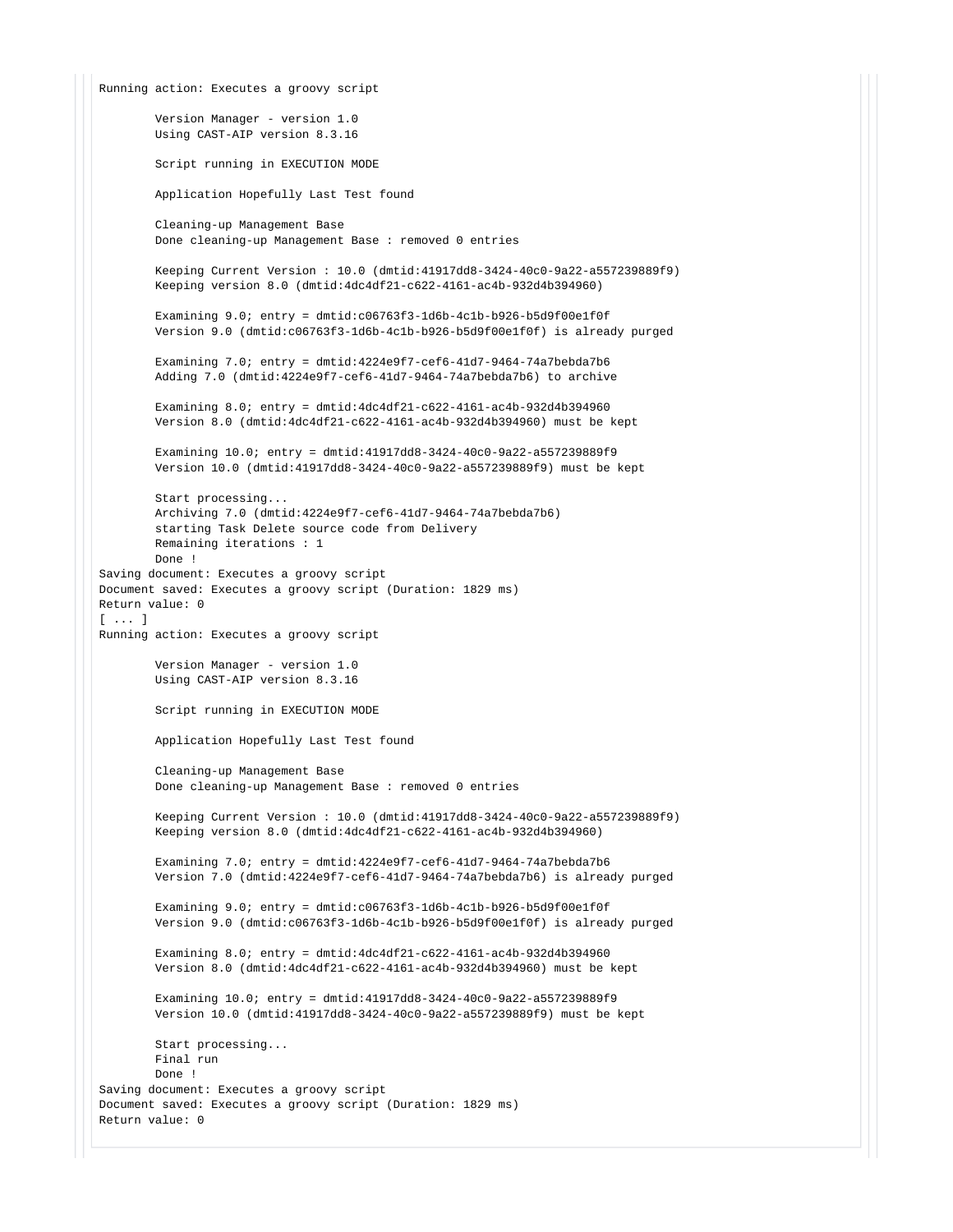| You can now reopen CAST-MS and check the results :           |                                        |                                                                          |                           |                     |                         |                     |                         |
|--------------------------------------------------------------|----------------------------------------|--------------------------------------------------------------------------|---------------------------|---------------------|-------------------------|---------------------|-------------------------|
|                                                              |                                        | Application Deployment folder C:\CASTMS-8316\Deployi Hopefully Last Test |                           |                     | Browse                  |                     |                         |
|                                                              | Not delivered<br><b>Version Name</b>   | $\Rightarrow$ $\times$                                                   |                           | <b>Version Date</b> | <b>Previous Version</b> |                     |                         |
|                                                              |                                        |                                                                          |                           |                     |                         |                     |                         |
| $\begin{array}{c} \bullet \\ \bullet \\ \bullet \end{array}$ | . Delivery done<br><b>Version Name</b> | 数面查里X                                                                    | <b>Version Date</b>       |                     | <b>Previous Version</b> |                     |                         |
| <b>NEWLY ARCHIVED</b>                                        | Delivery accepted                      | 数金甲醛叉                                                                    |                           |                     |                         |                     |                         |
| <b>VERSIONS</b>                                              | <b>Version Name</b>                    |                                                                          | <b>Is Current Version</b> |                     |                         | <b>Version Date</b> | <b>Previous Version</b> |
|                                                              | 11.0                                   |                                                                          | d false                   |                     |                         | 13/12/19            | 10.0                    |
|                                                              | 12.0                                   |                                                                          | $\blacktriangledown$ true |                     |                         | 14/12/19            | 11.0                    |
|                                                              | Delivery without source code 58 X      |                                                                          |                           |                     |                         |                     |                         |
| $\Box \mathbb{A} \rightarrow \Box$                           | <b>Version Name</b>                    |                                                                          | <b>Is Current Version</b> |                     |                         | <b>Version Date</b> | <b>Previous Version</b> |
| : models                                                     | 10.0                                   |                                                                          | false                     |                     |                         | 30/11/19            | 8.0                     |
| im_8316_central                                              | 8.0                                    |                                                                          | $\Box$ false              |                     |                         | 28/11/19            | 7.0                     |
|                                                              | 9.0                                    |                                                                          | $\Box$ false              |                     |                         | 25/11/19            | 8.0                     |
|                                                              | 7.0                                    |                                                                          | <sup>1</sup> false        |                     |                         | 21/11/19            | 6.0                     |

# Multi-Application Mode

Running the Version Organizer on several applications in a row requires a multi-application batch file.

The multi-application batch file depends on the connection profiles defined for the CAST AIP Installation you are running.

This is why a generator tool needs to be launched on the machine to generate it.

The generator tool is located in the generator subfolder, and can be launched with different options, depending on the operation you mean to run. That is why there are three different generator batch files in the generator subfolder.

Configure one of the generator batch files in subfolder *MultiApplications\generator*, depending on the operation you mean to run:

- GenerateBatchArchiveDeployedVersions.bat: Archive all versions that have been accepted and deployed, except for "Current Version" and a given number of previous ones
- GenerateBatchDestroyUnacceptedVersions.bat: Destroy all version that have not yet been accepted
- GenerateBatchDestroyAndArchive.bat: Both at the same time

### Generator Configuration

The generator batch file must be configured with the following mandatory variables : FLATDIR, LOGDIR, CAST\_VERSION

There are optional variables : TEMPDIR, NUMBER, DB\_USERNAME, DB\_PASSWORD

#### **Generator Configuration - Multi-Application Mode**

REM Mandatory set "FLATDIR=<CAST AIP Installation PATH>" set "LOGDIR=<Path to the log folder>" set CAST\_VERSION=<CAST Version>

REM Optional set "TEMPDIR=%TEMP%" set NUMBER=2 set DB\_USERNAME=operator set DB\_PASSWORD=CastAIP

FLATDIR must be set to the CAST Installation path LOGDIR must be set to the folder where the log file of the Main Component should be generated CAST\_VERSION must be set to the version of CAST AIP

TEMPDIR is a temporary folder. Your user must have read, write and execute rights on it. Default is %TEMP% NUMBER is the number of deployed versions to keep (including "Current Version"). Default is 2 (ie Current Version and its previous version) DB\_USERNAME should be the username to connect to your DB servers (here we assume it is the same for all connection profiles) Default is operator DB\_PASSWORD should be the password to connect to your DB servers (here we assume it is the same for all connection profiles) Default is CastAIP

### Generate batch file

Launch the generator batch file you have configured. The output will be a multi-application batch file located in subfolder MutliApplications

- GenerateBatchArchiveDeployedVersions.bat will generate ArchiveDeployedVersions.bat
- GenerateBatchDestroyUnacceptedVersions.bat will generate DestroyUnacceptedVersions.bat
- GenerateBatchDestroyAndArchive.bat will generate DestroyAndArchive.bat